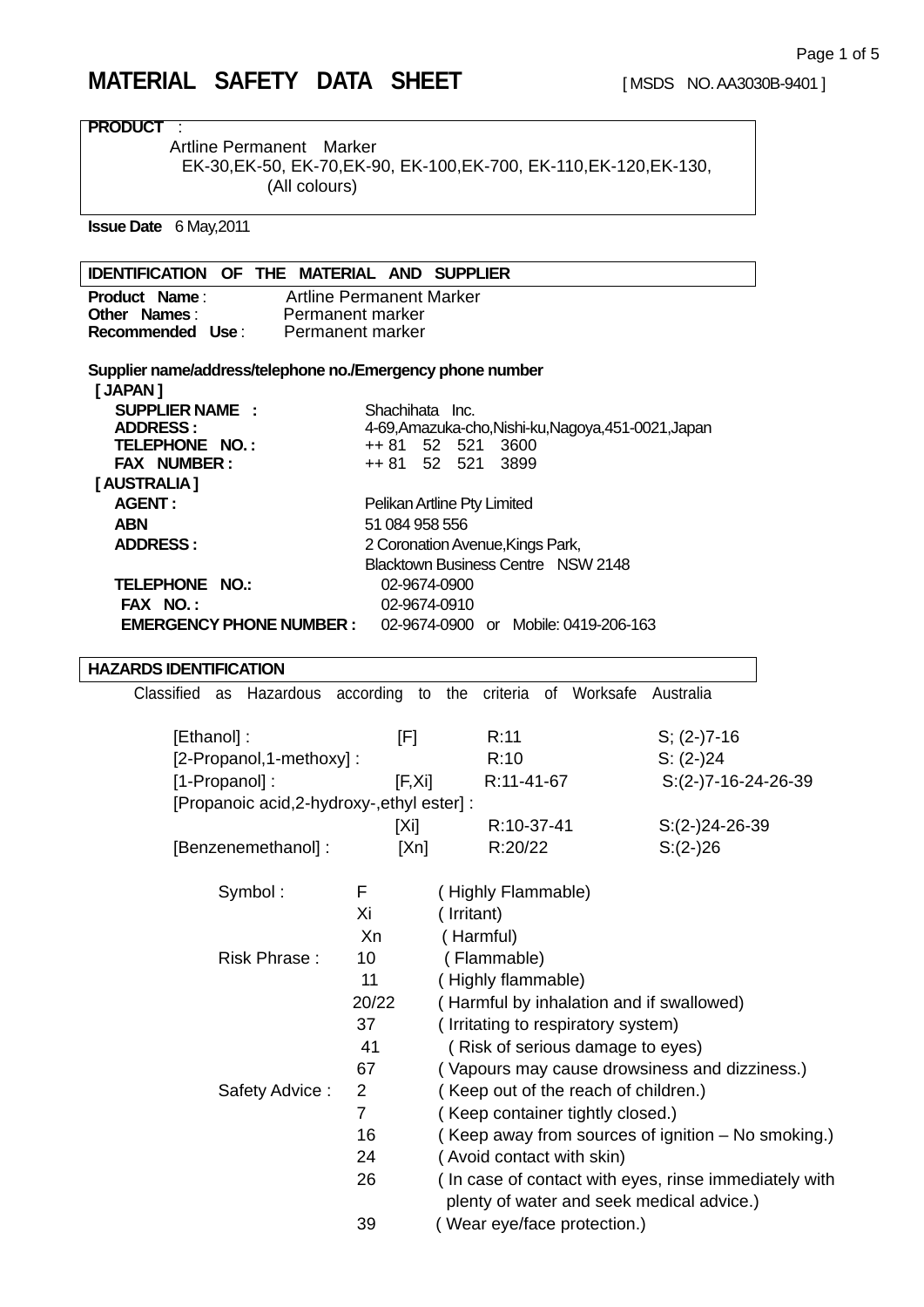## **COMPOSITION / INFORMATION ON INGREDIENTS (INK)**

| $<$ MIXTURE $>$                            |        |                          |                |               |                |
|--------------------------------------------|--------|--------------------------|----------------|---------------|----------------|
| Chemical or                                | $wt$ % |                          | <b>Brown</b>   |               | CAS(TSCA)      |
| Common Name(s)                             |        | <b>Black</b>             | Orange, Yellow | <b>Others</b> | Number         |
| Ethanol                                    |        | $30 \sim 40$             | $50 - 60$      | $50 - 60$     | 64-17-5        |
| 2-Propanol, 1-methoxy                      |        | $20 \sim 30$             | $\blacksquare$ | ۰             | 107-98-2       |
| 1-propanol                                 |        | $\overline{\phantom{0}}$ |                | $1 \sim 10$   | $71 - 23 - 8$  |
| Propanoic acid, 2-hydroxy-,<br>ethyl ester |        | $20 \sim 30$             | $20 \sim 30$   | $10 - 20$     | $97-64-3$      |
| Benzenemethanol                            |        | ٠                        | $1 \sim 10$    | 1 $\sim$ 10   | $100 - 51 - 6$ |

## **FIRST AID MEASURES**

#### **SWALLOWED :**

Not applicable

## **EYE CONTACT :**

 Immediately flush with plenty of water. Seek medical advice immediately.

#### **SKIN CONTACT :**

Wipe off with dry cloth and wash with mild soap.

Seek medical advice immediately.

## **INHALATION :**

Move to well ventilated place.

Seek medical advice immediately.

## **FIRST AID FACILITIES :**

No Data

#### **FIRE FIGHTING MEASURES**

#### **Suitable Extinguishing Media :**

 water fog CO2 , dry chemical or foam

### **Precaution for fire fighters and special protective equipment :**

Vapors are flammable , may form explosive mixtures with air . While in use, keep away from heat, sparks or naked flames. Heating may cause explosion .

#### **ACCIDENTAL RELEASE MEASURES**

LAND SPILL Wipe off with dry cloth.

 WATER SPILL Contain spilled liquid with sand or earth. Do not use combustible materials,such as sawdust.

# **HANDLING AND STORAGE**

Store in a cool, dry, well-ventilated location. Keep tightly capped.

## **EXPOSURE CONTROLS / PERSONAL PROTECTION**

# **EXPOSURE CONTROL PARAMETERS :**  OSHA PEL (1994)  $[Ethanol]$  TWA  $1,000$  ppm  $(1,900$ mg/m<sup>3</sup>)  $[1-Propanol]$  TWA 200 ppm (500mg/m<sup>3</sup>) ACGIH TLV (2003) [Ethanol] TWA 1,000 ppm [1-Propanol] TWA 200 ppm(skin) [2-Propanol,1-methoxy-] TWA 100 ppm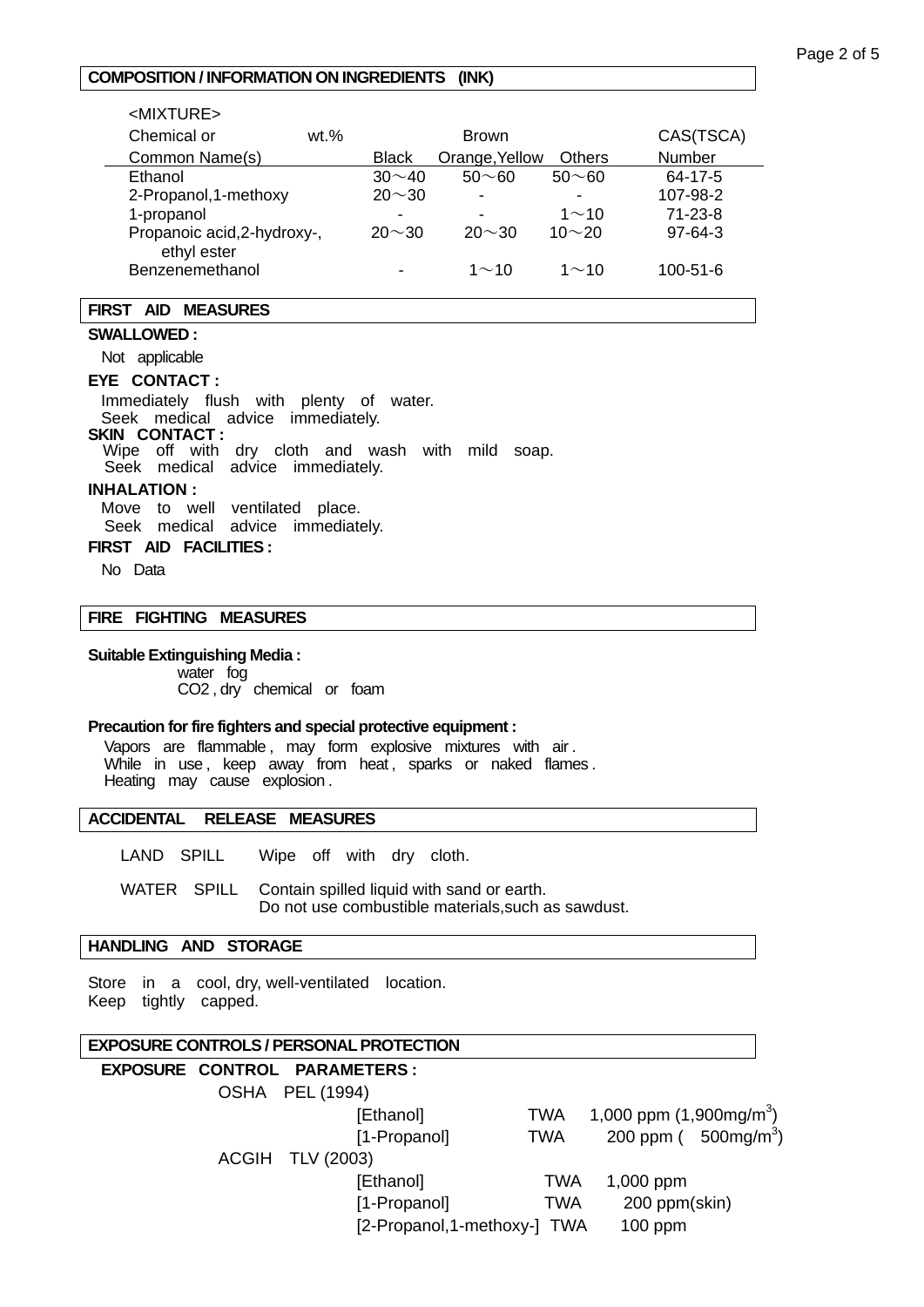#### [2-Propanol,1-methoxy-]

eight hours and the 100ppm (375mg/m<sup>3</sup>) (skin) short-term 150ppm (568mg/m<sup>3</sup>) (skin)

#### **PERSONAL PROTECTION**

Not required . Avoid skin and eye contact . Do not smoke . Remove any naked lights or strong heat sources .

## **ENGINEERING CONTROLS :**

 Not required . Maintain concentration below recommended exposure limit . Use with local exhaust ventilation . Vapor heavier than air . Keep stock in a well ventilated area . Keep tightly capped .

#### **PHYSICAL AND CHEMICAL PROPERTIES (INK)**

 Appearance Physical state **Liquid**<br>Odor minor Boiling Point / Boiling Range Flash Point 16.5 ℃<br>Explosive Properties 16.5 ℃<br>No data available Explosive Properties Relative Density  $(g/cm<sup>3</sup>)$ Solubility [ Water ] **Insoluble** 

minor solvent odor<br>No data available  $0.9 \sim 1.0$  g/cm<sup>3</sup>

## **STABILITY AND REACTIVITY**

Keep away from oxidizing agents, peroxides, acids, acid chlorides, acid anhydrides, alkali metals and ammonia .

## **TOXICOLOGICAL INFORMATION**

#### **ACUTE EFFECTS**

#### **SWALLOWED** :

Not applicable

#### **EYE :**

 A moderate eye irritant. May cause watering of eyes.

High concentrations of vapors will cause irritation.

**SKIN :** 

 Contact with skin may result in irritation. Repeated or prolonged skin contact may lead to dermatitic effects. Will have a degreasing action on the skin.

#### **INHALED :**

 Toxic by inhalation. The vapor is an irritant to the mucous membranes and respiratory tract. Inhalation of vapor can result in headaches , dizziness and possible nausea. Possible CNS effects.

#### **CHRONIC EFFECTS :**

 Possible liver and kidney disorders. Repeated or prolonged skin contact can cause chronic dermatitis.

Treat symptomatically.

# **ACUTE TOXICITY** (RTECS;2004.11)**:**

[Ethanol]

| Oral       | $LD_{50}$ (rat)    | 7,060 mg/kg    |
|------------|--------------------|----------------|
| Inhalation | $LC_{50}$ (rat)    | 20,000 ppm/10H |
| Skin       | $LD_{50}$ (rabbit) | 6,300 mg/kg    |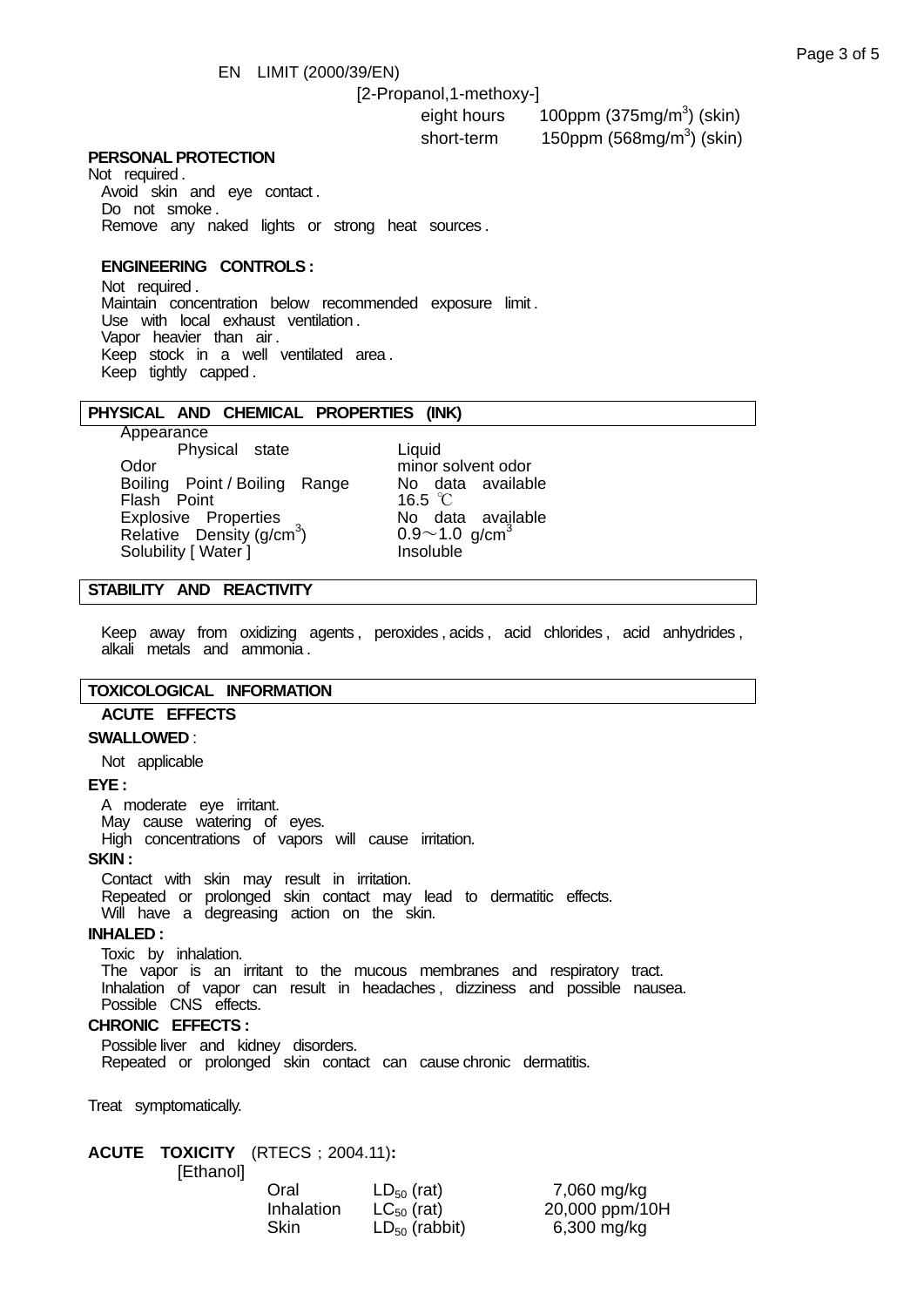|                   | [2-Propanol, 1-methoxy-]                  |                    |                                                 |  |
|-------------------|-------------------------------------------|--------------------|-------------------------------------------------|--|
|                   | Oral                                      | $LD_{50}$ (rat)    | 6,600 mg/kg                                     |  |
|                   | Inhalation                                | $LC_{50}$ (rat)    | 10,000 ppm/5H                                   |  |
|                   | <b>Skin</b>                               | $LD_{50}$ (rabbit) | 13 mg/kg                                        |  |
| [1-Propanol]      |                                           |                    |                                                 |  |
|                   | Oral                                      | $LD_{50}$ (rat)    | 1,870 mg/kg                                     |  |
|                   | Inhalation                                | $LC_{50}$ (rat)    | 4,000 ppm/4H                                    |  |
|                   | <b>Skin</b>                               | $LD_{50}$ (rabbit) | 5,040 mg/kg                                     |  |
|                   | [Propanoic acid, 1-hydroxy-, ethyl ester] |                    |                                                 |  |
|                   | Oral                                      | $LD_{50}$ (rat)    |                                                 |  |
|                   | Inhalation                                | $LC_{50}$ (rat)    | $>2,000 \text{ mg/kg}$<br>$>500 \text{ mg/m}^3$ |  |
|                   | <b>Skin</b>                               | $LD_{50}$ (rabbit) | $>500$ mg/kg                                    |  |
| [Benzenemethanol] |                                           |                    |                                                 |  |
|                   | Oral                                      | $LD_{50}$ (rat)    | 1,230 mg/kg                                     |  |
|                   | Inhalation                                | $LC_{50}$ (rat)    | $>500$ mg/m <sup>3</sup>                        |  |
|                   | <b>Skin</b>                               | $LD_{50}$ (rabbit) | 2,000 mg/kg                                     |  |
|                   |                                           |                    |                                                 |  |

# **ECOLOGICAL INFORMATION**

| <b>ECOTOXICITY</b>        |  | No data available |
|---------------------------|--|-------------------|
| BIOACCUMULATIVE POTENTIAL |  | No data available |
| OTHER ADVERSE EFFECTS     |  | No data available |

## **DISPOSAL CONSIDERATIONS**

 Disposal as usual industrial waste goods , follow all regulations in your country. Do not dump this product into sewers , on the ground or into any body of water.

# **TRANSPORT INFORMATION**

## **Ship Name ( CSN )** :

| UN CLASS                    |                         |
|-----------------------------|-------------------------|
| UN Packing Group (PG)       |                         |
| UN NUMBER                   | 1210                    |
| <b>Proper Shipping Name</b> | Printing ink, flammable |

## **REGULATORY INFORMATION**

| HAZARD CLASSIFICATION of INGREDIENTS        |        |                                          |                                               |  |
|---------------------------------------------|--------|------------------------------------------|-----------------------------------------------|--|
| [Ethanol]:<br>[F]                           |        | R:11                                     | $S; (2-)7-16$                                 |  |
| [2-Propanol,1-methoxy]:                     |        | R:10                                     | $S: (2-)24$                                   |  |
| [1-Propanol]:                               | [F,Xi] | R:11-41-67                               | $S:(2-)7-16-24-26-39$                         |  |
| [Propanoic acid, 2-hydroxy-, ethyl ester] : |        |                                          |                                               |  |
|                                             | [Xi]   | R:10-37-41                               | $S:(2-)24-26-39$                              |  |
| [Benzenemethanol] :                         | [Xn]   | R:20/22                                  | $S:(2-)26$                                    |  |
| Symbol:                                     | F.     | (Highly Flammable)                       |                                               |  |
|                                             | Χi     | (Irritant)                               |                                               |  |
|                                             | Xn     | (Harmful)                                |                                               |  |
| Risk Phrase:                                | 10     | (Flammable)                              |                                               |  |
|                                             | 11     | (Highly flammable)                       |                                               |  |
|                                             | 20/22  | (Harmful by inhalation and if swallowed) |                                               |  |
|                                             | 37     | (Irritating to respiratory system)       |                                               |  |
|                                             | 41     | (Risk of serious damage to eyes)         |                                               |  |
|                                             | 67     |                                          | (Vapours may cause drowsiness and dizziness.) |  |
| Safety Advice:                              | 2      | (Keep out of the reach of children.)     |                                               |  |
|                                             | 7      | Keep container tightly closed.)          |                                               |  |